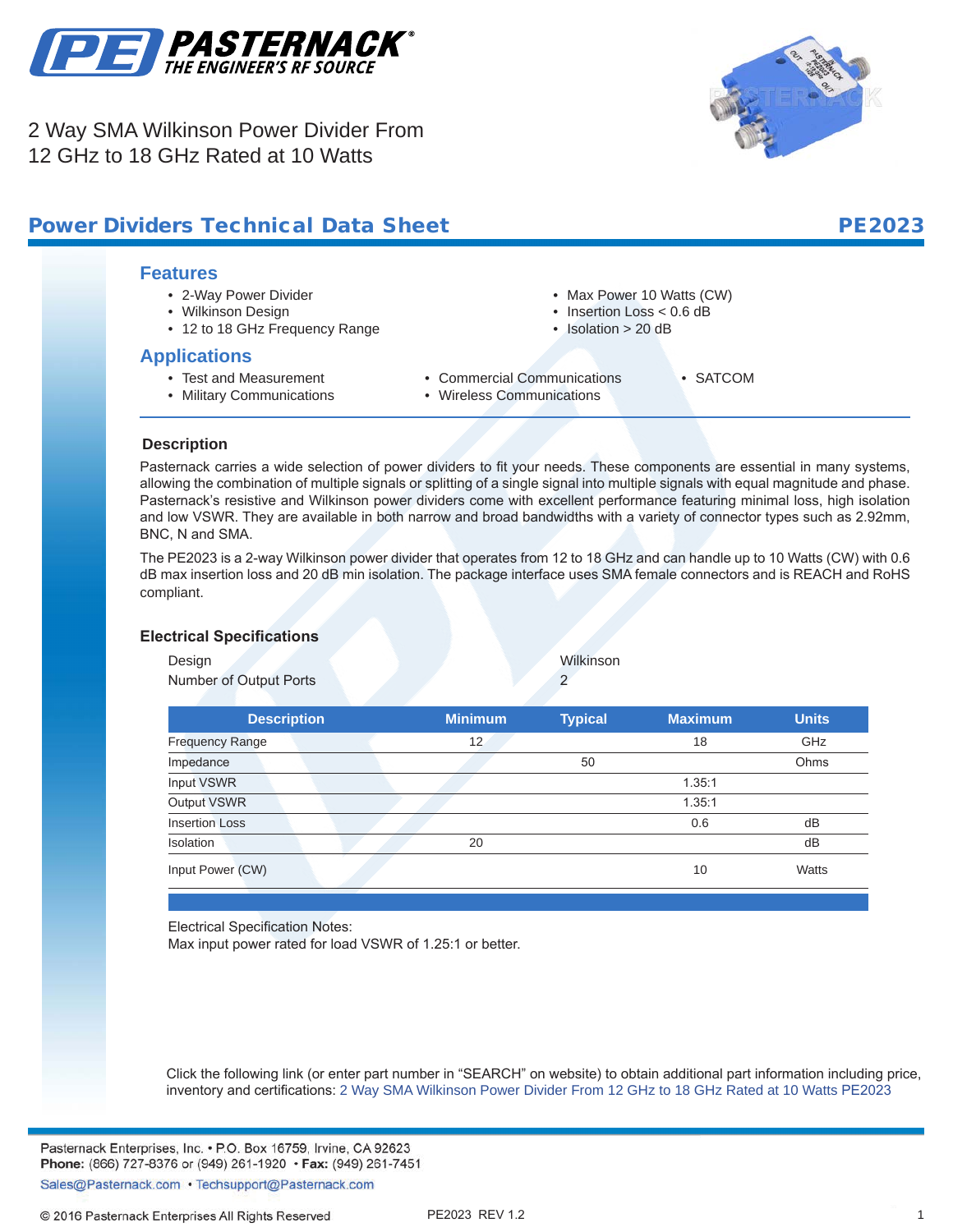

2 Way SMA Wilkinson Power Divider From 12 GHz to 18 GHz Rated at 10 Watts





# **Mechanical Specifications Size** Length 1 in [25.4 mm]<br>
Width 1 in [25.4 mm] 1 in  $[25.4 \, \text{mm}]$ Height **12.7 mm** Weight 0.068 lbs [30.84 g] **Configuration** Package Type Connectorized<br>
Input Connector<br>
Input Connector Input Connector SMA Female<br>
Output Connectors<br>
SMA Female **Output Connectors Compliance Certifications** (visit www.Pasternack.com for current document) RoHS Compliant REACH Compliant 12/17/2015

**Plotted and Other Data**

Notes:

2 Way SMA Wilkinson Power Divider From 12 GHz to 18 GHz Rated at 10 Watts from Pasternack Enterprises has same day shipment for domestic and International orders. Our RF, microwave and millimeter wave products maintain a 99% availability and are part of the broadest selection in the industry.

Click the following link (or enter part number in "SEARCH" on website) to obtain additional part information including price, inventory and certifications: [2 Way SMA Wilkinson Power Divider From 12 GHz to 18 GHz Rated at 10 Watts](http://www.pasternack.com/2-way-sma-reactive-power-divider-12-ghz-18-ghz-10-watts-pe2023-p.aspx) [PE2023](http://www.pasternack.com/2-way-sma-reactive-power-divider-12-ghz-18-ghz-10-watts-pe2023-p.aspx)

URL: <http://www.pasternack.com/2-way-sma-reactive-power-divider-12-ghz-18-ghz-10-watts-pe2023-p.aspx>

The information contained in this document is accurate to the best of our knowledge and representative of the part described herein. It may be necessary to make modifications to the part and/or the documentation of the part, in order to implement improvements. Pasternack reserves the right to make such changes as required. Unless otherwise stated, all specifications are nominal. Pasternack does not make any representation or warranty regarding the suitability of the part described herein for any particular purpose, and Pasternack does not assume any liability arising out of the use of any part or documentation.

Pasternack Enterprises, Inc. • P.O. Box 16759, Irvine, CA 92623 Phone: (866) 727-8376 or (949) 261-1920 • Fax: (949) 261-7451

Sales@Pasternack.com • Techsupport@Pasternack.com